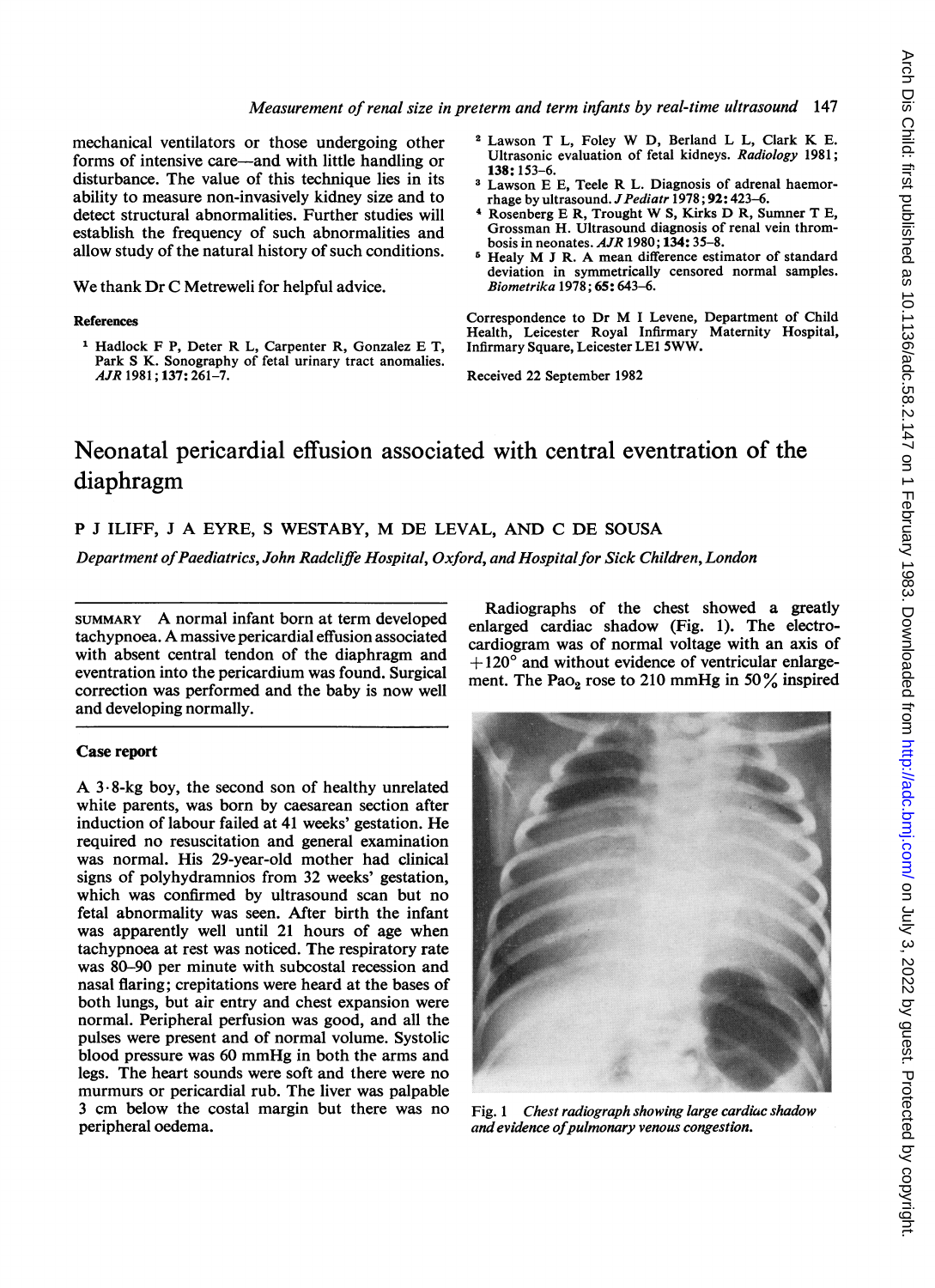oxygen concentration, excluding congenital heart disease with a right-to-left shunt. Radial arterial pressure (by intra-arterial catheter) was 80/60 mmHg with no pulsus paradoxus.

Real time echocardiography (ATL 860C ultrasound imager) showed a heart of normal size with normally related chambers, valves, and great vessels but there was a large pericardial effusion (Fig. 2).

Plasma electrolytes and albumin concentration were normal as were haematological studies. No bacterial pathogens were isolated from cultures of superficial swabs, urine, blood, or cerebrospinal fluid. Antinuclear factor was not detected either in the infant's blood or in that of his mother. Nor were antibodies present to Q fever, psittacosis, Mycoplasma pneumoniae, cytomegalovirus (IgM), herpes simplex, or coxsackie viruses. Maternal blood did not contain antibodies to adenovirus or toxoplasma (IgM) but rubella HAl antibodies were detected at a titre of <sup>1</sup> in 20.

At 70 hours of age pericardiocentesis was performed and a No 4 Gensini catheter was left in the pericardial sac and 70 ml of straw-coloured fluid drained over 48 hours. Within 4 hours the respiratory rate decreased to 50 per minute, without any change in the blood pressure.

The protein concentration of the pericardial fluid was 45 g/l and that of the plasma 61 g/l, suggesting a transudate. Cultures of the fluid were sterile, microscopical examination showed some epithelial cells and the predominant cell types were bone



 $LV = left$  ventricle,  $RV = right$  ventricle,  $IVS = intraventricular$ septum.

Fig. 2 Cross sectional echocardiogram showing the ventricular mass surrounded by pericardial fluid (P).

marrow elements. There was no excess of inflammatory cells nor were malignant cells seen.

Serial chest radiographs showed an unusually high gas shadow in relation to the left hemidiaphragm. Fluroscopy of the diaphragm showed that a part of the body of the stomach apparently herniated through an anterior midline defect into the enlarged pericardial sac. The baby was referred for surgical repair of the diaphragmatic defect.

At thoracotomy the findings were extremely unusual. The central tendon of the diaphragm and pericardial floor were missing. Attenuated diaphragmatic muscle separated the eventrated liver, stomach, and bowel from the heart which was displaced posteriorly and compressed against the vertebral column. The abdominal viscera were reduced into the abdominal cavity and the defect repaired by antero-posterior mattress plication sutures through the muscle and covered by redundant pericardium to create a new floor to the pericardial sac.

The child made an uneventful recovery and the postoperative chest radiograph was normal. Barium enema ruled out malrotation of the gut or other associated gastrointestinal abnormalities.

### **Discussion**

Pericardial effusion in the newborn is rare. The most common cause in a non-hydropic baby is an intrapericardial teratoma although this has always been associated with acute cardiorespiratory distress and tamponade.1 <sup>2</sup> Peritoneo-pericardial diaphragmatic herniations are even more rare; only seven cases have been reported in children under age 3 years.<sup>3-6</sup> In only one6 was a pericardial effusion also present, ventilatory support was required from birth and several other congenital abnormalities were present. Our case is unique because the baby was otherwise normal; his only symptom was moderate tachypnoea, and the diaphragmatic defect was that of eventration.

Neonatal pericardial effusion should be considered in the presence of an unexpectedly large cardiac shadow on chest radiograph. Ideally pericardiocentesis could be followed by instillation of CO<sub>2</sub> into the pericardial sac to allow identification of an intrapericardial mass. Teratomas and other cardiac tumours do not move with respiration unlike herniated peritoneal contents.

The mechanism of accumulation of the pericardial fluid is unknown. It may be due to mechanical irritation of the pericardium or to the effect of repeated cycles of negative pressure drawing fluid across the thin eventrated diaphragm and underlying peritoneum.

Surgical correction was by a plication which greatly reduced the area of attentuated muscle and